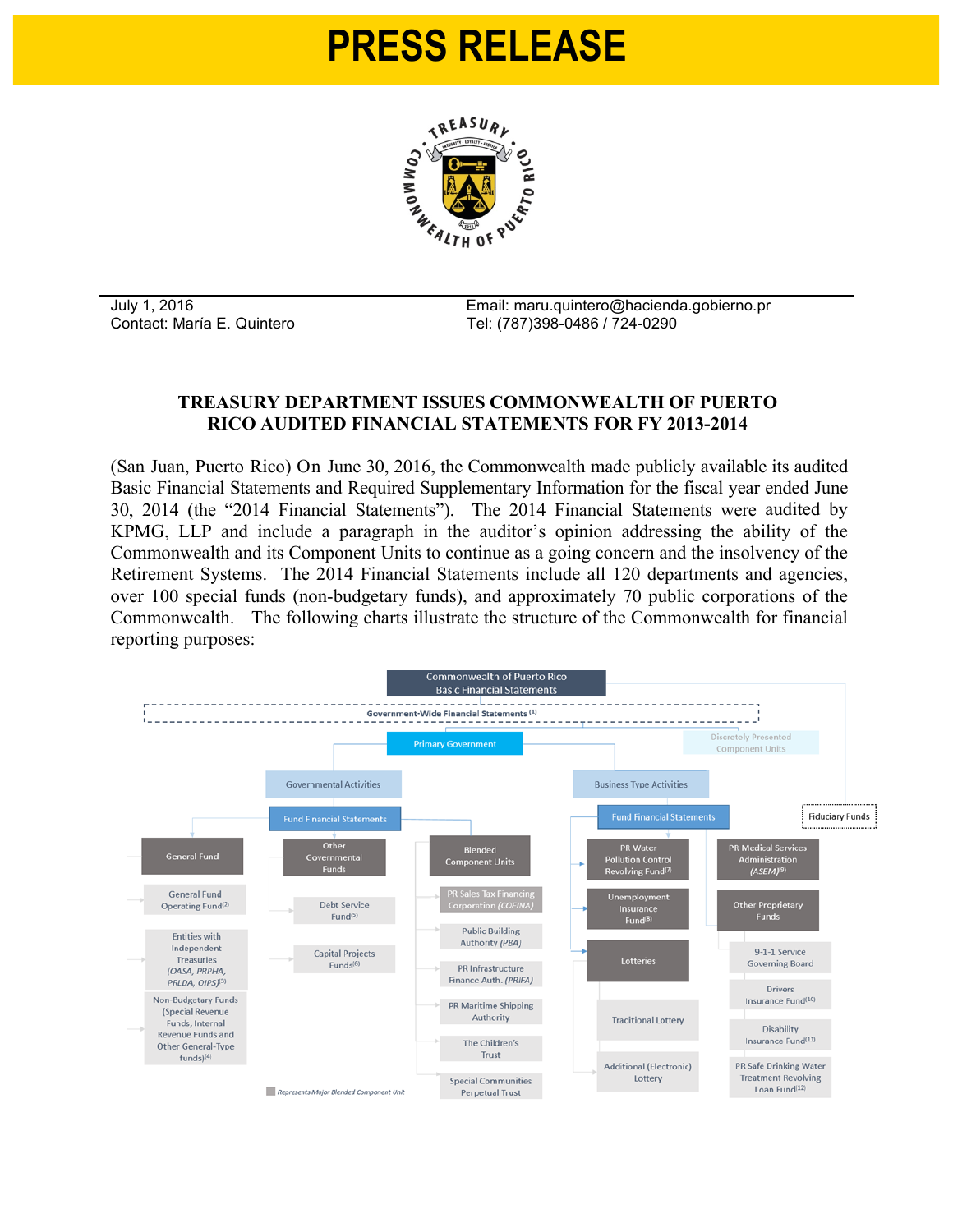

Treasury Secretary Juan Zaragoza highlighted the following financial information contained in the 2014 Financial Statements:

- The total operational deficit (excluding debt service payment) of the General Fund for the fiscal year ended June 30, 2014 was approximately \$439 million as compared to \$807 in fiscal year 2013. This reduction shows this administration's efforts to close the gap between revenues and operational expenditures.
- The total deficit (including debt service payments) for fiscal year ended June 30, 2014 was approximately \$1.2 billion as compared to \$1.8 billion for fiscal year 2013.
- The total debt obligations (bonds and notes) of the Commonwealth and its Public Corporations as of June 30, 2014 amounted to \$67.8 billion as compared to \$66.5 billion as of June 30, 2013.
- The unfunded pension liabilities (actuarial deficit) of Commonwealth Government Employees Retirement System, Judiciary Retirement System and Teachers Retirement System as of June 30, 2014 amounted approximately \$33.7 billion.
- The auditor's opinion includes a paragraph addressing the ability of the Commonwealth and its Public Corporations to meet their obligations as they become due (going concern).
- Note 2 to the 2014 Financial Statements states that the Commonwealth lacks sufficient funds to meet its debt payment due on July 1, 2016 and further debt payments. On June 30, 2016 the Governor issued a series of executive orders suspending payment obligations and providing relief to the Commonwealth pursuant to the provisions of Act 21-2016, as amended.